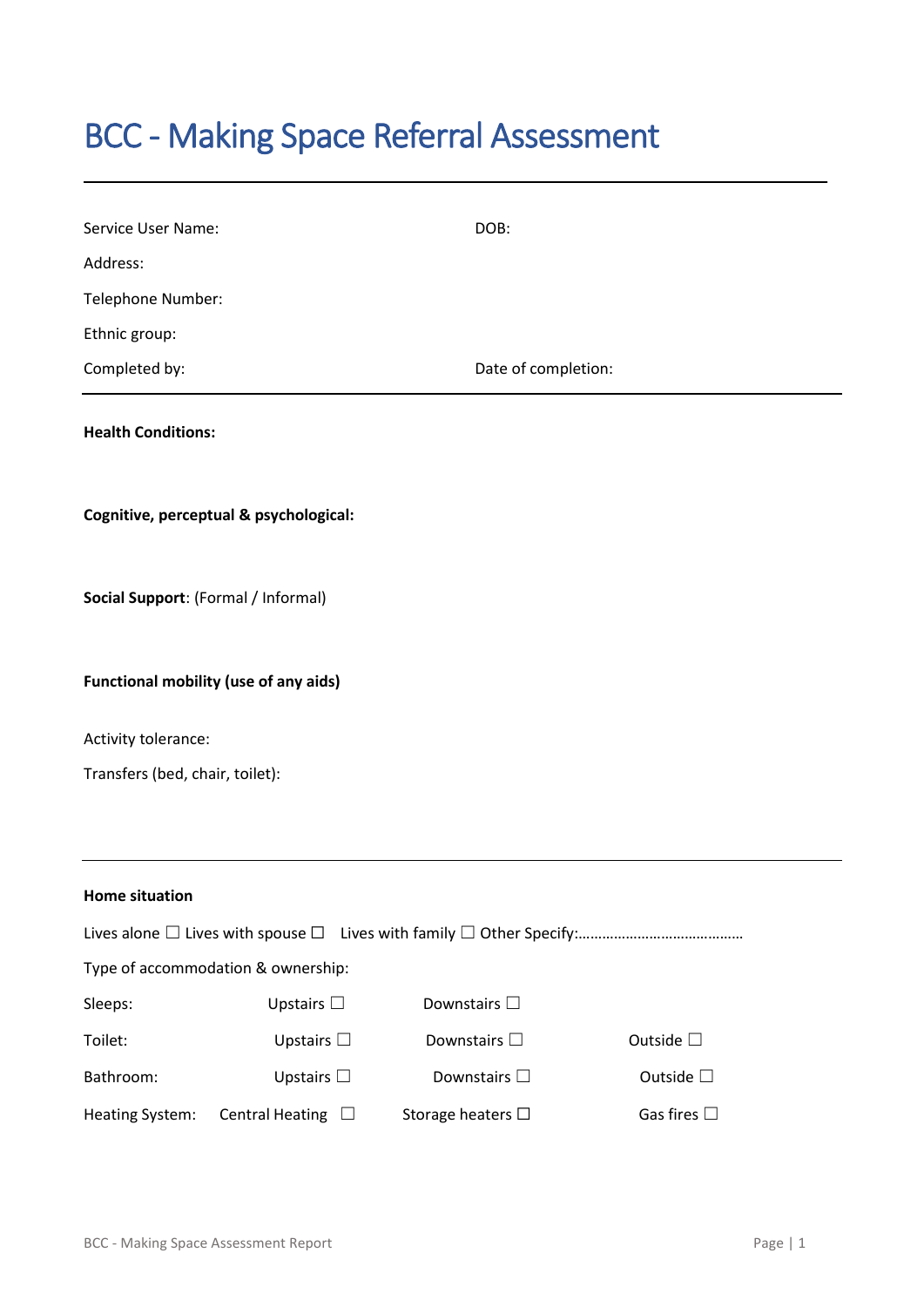#### **Home environment**

Floor coverings:

Lighting:

| Key safe:               | Yes $\Box$    | No $\Box$ |
|-------------------------|---------------|-----------|
| Pendant alarm:          | Yes $\Box$    | No $\Box$ |
| Smoke Alarm:            | Yes $\square$ | No $\Box$ |
| Telephone:              | Yes $\Box$    | No $\Box$ |
| Doorbell/ alert system: | Yes $\square$ | No $\Box$ |

## **Cluttering Problems**

### **Front / Back / Internal (stairs) access:**

| The clutter prevents essential works to the home from being carried out: |               |              | Yes $\square$ | No $\square$ |
|--------------------------------------------------------------------------|---------------|--------------|---------------|--------------|
| The clutter prevents discharge from hospital:                            |               |              | Yes $\square$ | No $\square$ |
| The clutter prevents a move to more appropriate accommodation:           |               |              | Yes $\square$ | No $\square$ |
| <b>Fire Risk:</b>                                                        |               |              |               |              |
| <b>Falls History:</b>                                                    |               |              |               |              |
| The clutter obstructs essential pathways / constitute a tripping hazard: |               |              | Yes $\square$ | No $\square$ |
| Falls in the last 6 months:                                              |               |              |               |              |
| <b>Risk of Eviction:</b>                                                 | Yes $\square$ | No $\square$ |               |              |
| <b>Environment Health Involvement:</b>                                   | Yes $\square$ | No $\square$ |               |              |
| Pests:                                                                   | Yes $\square$ | No $\Box$    |               |              |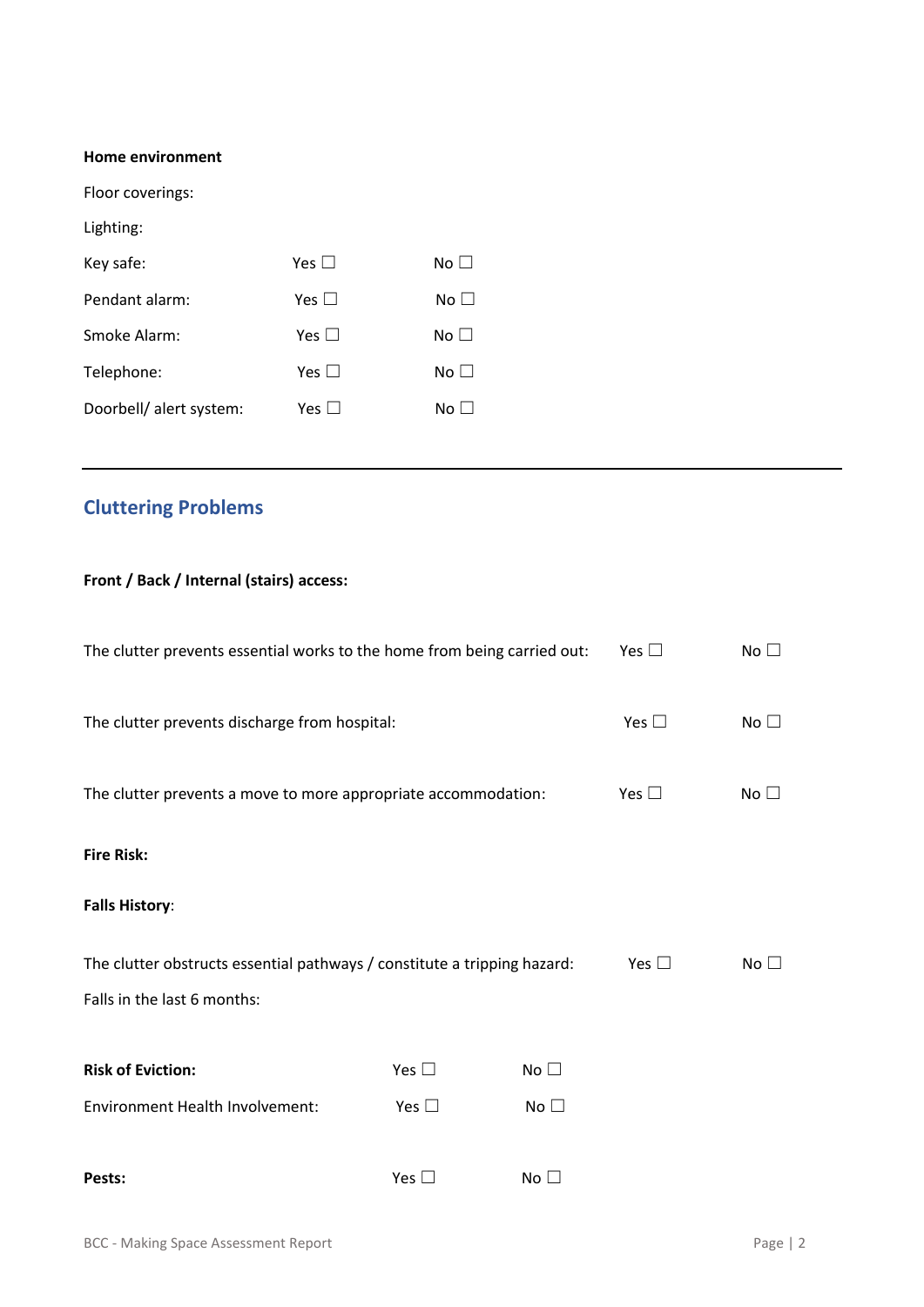| <b>Activities of daily living</b>                                                               |     |        |                           |              |
|-------------------------------------------------------------------------------------------------|-----|--------|---------------------------|--------------|
| Please indicate to what extent clutter interferes with the client's ability to do the following |     |        |                           |              |
| <b>Activity of daily living</b>                                                                 | N/A | Can do | Can do with<br>difficulty | Unable to do |
| Prepare food                                                                                    |     |        |                           |              |
| Use refrigerator                                                                                |     |        |                           |              |
| Use stove                                                                                       |     |        |                           |              |
| Use Kitchen Sink                                                                                |     |        |                           |              |
| Eat at table                                                                                    |     |        |                           |              |
| Move around inside the<br>house                                                                 |     |        |                           |              |
| Exit home quickly                                                                               |     |        |                           |              |
| <b>Access Toilet</b>                                                                            |     |        |                           |              |
| Access bath / shower                                                                            |     |        |                           |              |
| Access bathroom sink                                                                            |     |        |                           |              |
| Answer door quickly                                                                             |     |        |                           |              |
| Sit in Sofa / Chairs                                                                            |     |        |                           |              |
| Sleep in bed                                                                                    |     |        |                           |              |
| Clean the house                                                                                 |     |        |                           |              |
| Do Laundry                                                                                      |     |        |                           |              |
| Find Important things (e.g.<br>bills)                                                           |     |        |                           |              |

#### **Comments:**